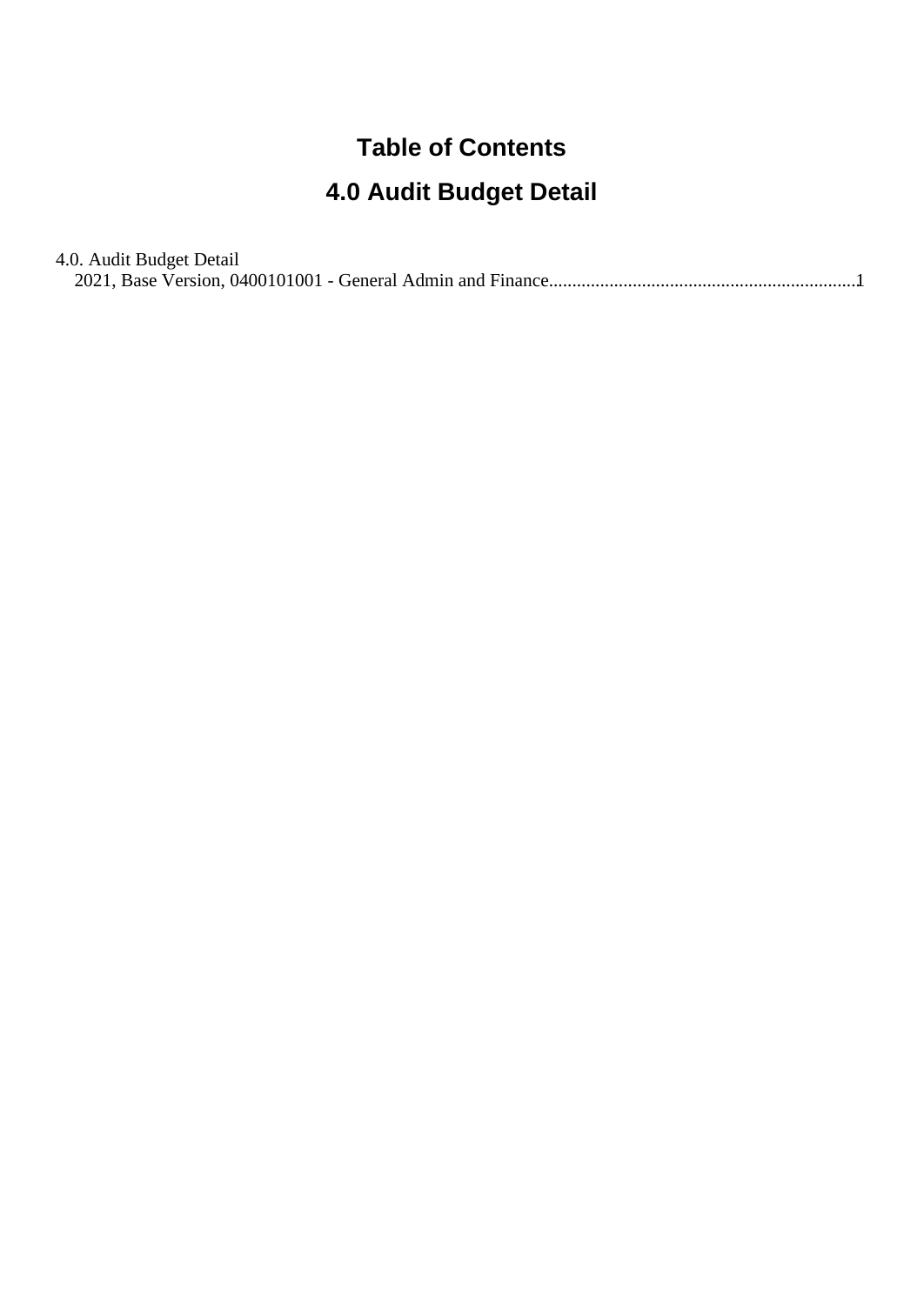<span id="page-1-0"></span>

## **2021 BUDGET VOLUME**

**Ministry:** 040 - Ministry for Business Development **Department:** 04001 - Headquarters **Organisation:** 0400101001 - General Admin and Finance **Government Function:** 70111 - Executive and Legislative Organs **Location:** 0304004 - Osu Klotey

| 0400101001 - General Admin and Finance                                    | 797,052 |
|---------------------------------------------------------------------------|---------|
| 11001 - Central GoG & CF                                                  | 797,052 |
| 150301 - 8.3 Promote devt-oriented plicies tht supprt prdctive activities | 402,347 |
| 04002 - P2. National Entrepreneurship and Innovation Plan                 | 402,347 |
| 04002001 - SP2.1 Entrepreneurship Development and Training                | 402,347 |
| <b>Unspecified Project</b>                                                | 402,347 |
| 040001 - Entrepreneurship Development and Capacity Building               | 402,347 |
| 22101 - Materials and Office Consumables                                  | 10,000  |
| 2210101 - Printed Material and Stationery                                 | 10,000  |
| 22102 - Utilities                                                         | 20,000  |
| 2210201 - Electricity charges                                             | 20,000  |
| 22105 - Travel and Transport                                              | 250,000 |
| 2210503 - Fuel and Lubricants - Official Vehicles                         | 50,000  |
| 2210510 - Other Night allowances                                          | 50,000  |
| 2210511 - Local travel cost                                               | 150,000 |
| 22107 - Training, Seminar and Conference Cost                             | 122,347 |
| 2210709 - Seminars/Conferences/Workshops - Dome                           | 122,347 |
| 420101 - 16.6 Dev. effect. acctable & transparent insts at all levels     | 132,476 |
| 04001 - P1. Management and Administration                                 | 132,476 |
| 04001001 - SP1.1 General Administration and Finance                       | 132,476 |
| <b>Unspecified Project</b>                                                | 132,476 |
| 085101 - Internal management of the organisation                          | 132,476 |
| 22101 - Materials and Office Consumables                                  | 12,000  |
| 2210101 - Printed Material and Stationery                                 | 12,000  |